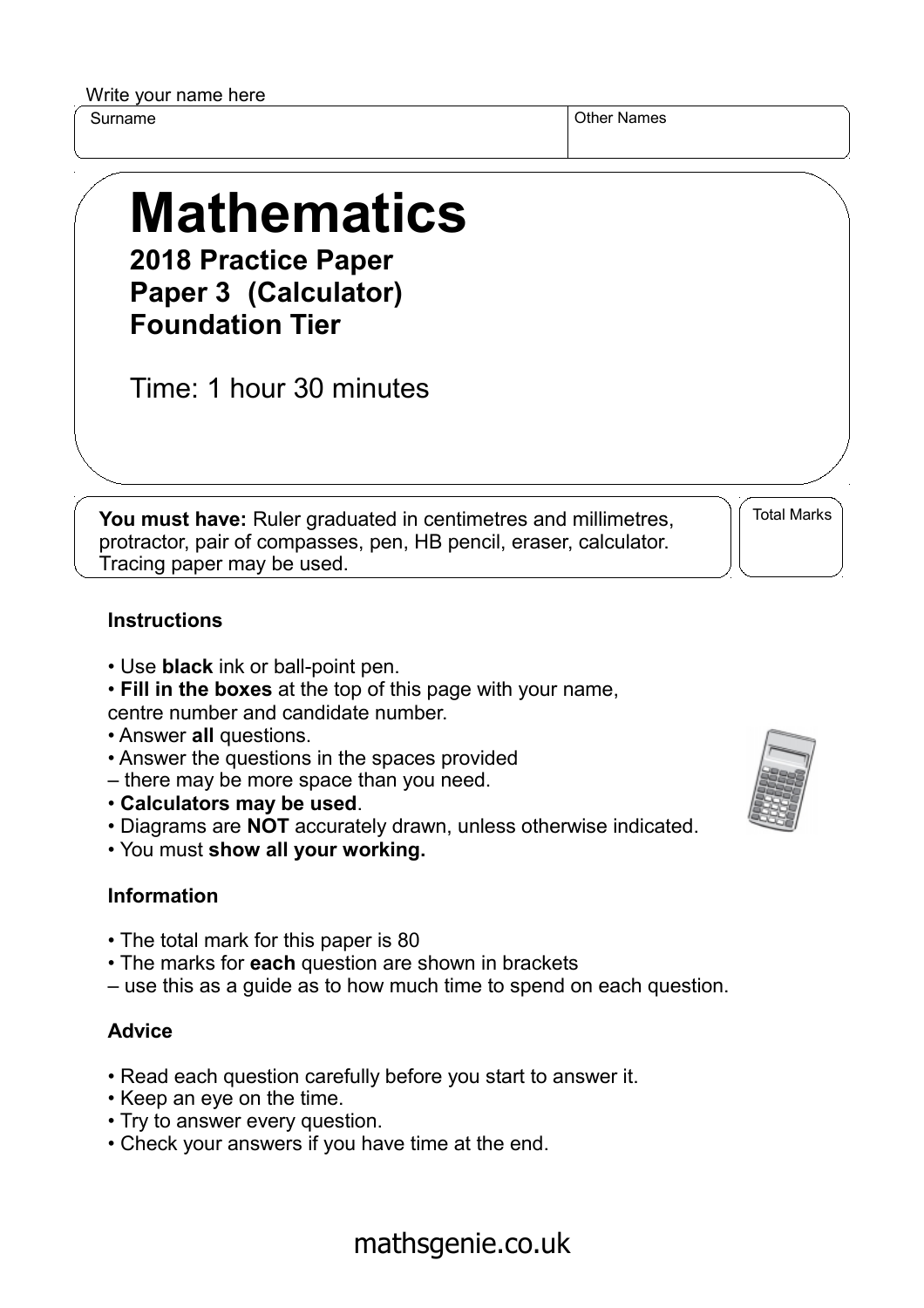| $\mathbf{1}$            | Write these numbers in order of size.<br>Start with the smallest number.                       |
|-------------------------|------------------------------------------------------------------------------------------------|
|                         | $-5$ 2 $-1$ 3<br>$\boldsymbol{0}$                                                              |
|                         |                                                                                                |
|                         |                                                                                                |
|                         |                                                                                                |
|                         | (Total for question 1 is 1 mark)                                                               |
| $\boldsymbol{2}$        | Work out $\frac{1}{4}$ of 128cm.                                                               |
|                         |                                                                                                |
|                         | (Total for question 2 is 1 mark)                                                               |
| 3                       | Work out 10% of £72                                                                            |
|                         |                                                                                                |
|                         |                                                                                                |
|                         | (Total for question 3 is 1 mark)                                                               |
| $\overline{\mathbf{4}}$ | In a box there are 5 red pens, 3 blue pens and 1 green pen.                                    |
|                         | George takes at random a pen from the box.                                                     |
|                         | Write down the probability George takes a blue pen.                                            |
|                         |                                                                                                |
|                         |                                                                                                |
|                         | (Total for question 4 is 1 mark)                                                               |
| 5                       | A film starts at 18:25.<br>The film runs for 110 minutes.<br>Find the time when the film ends. |
|                         |                                                                                                |
|                         |                                                                                                |
|                         |                                                                                                |
|                         | (Total for question 5 is 2 marks)                                                              |
|                         |                                                                                                |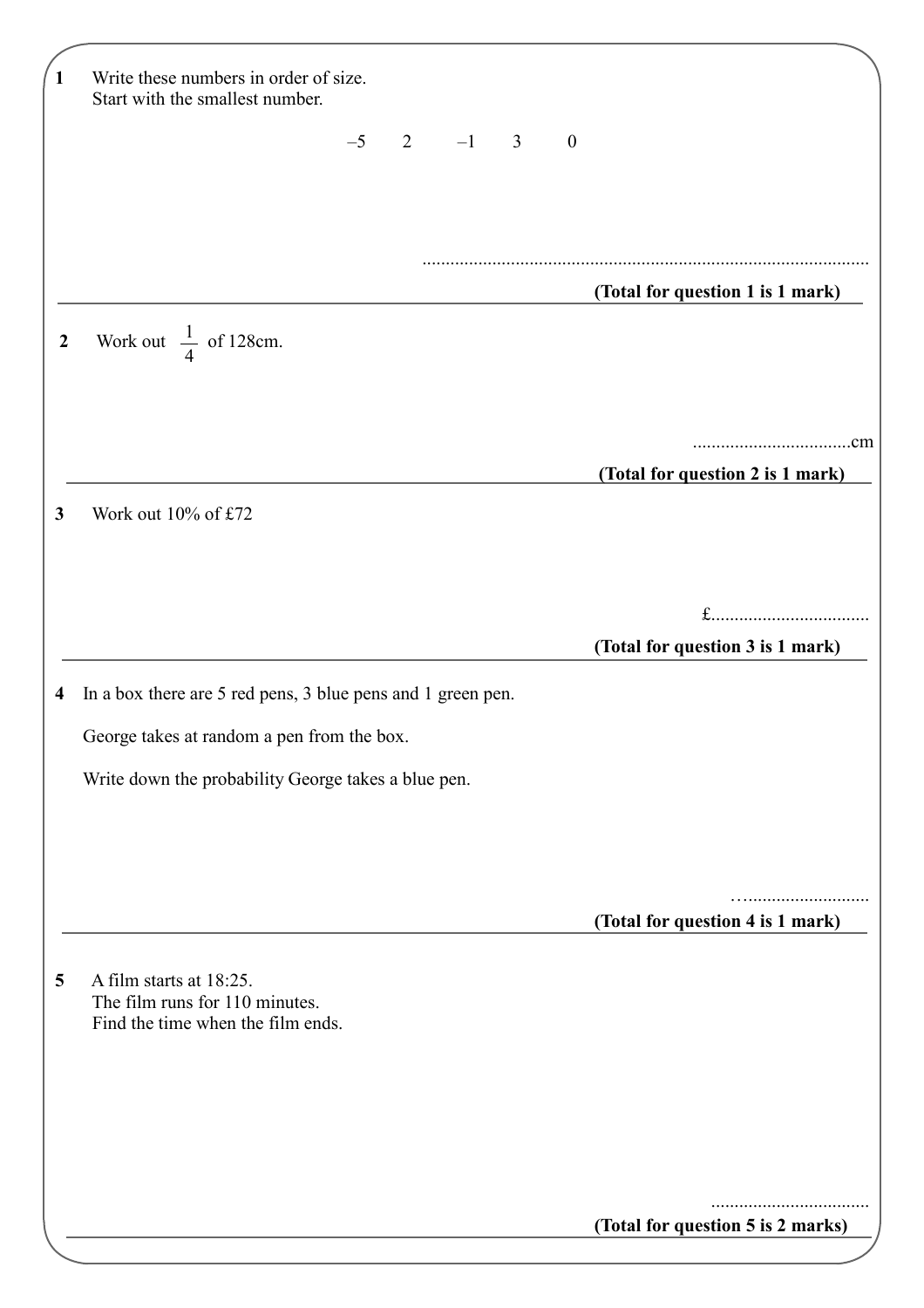| 6 | The diagram below represents two towns on a map.                                                                                                                     |                                                           |
|---|----------------------------------------------------------------------------------------------------------------------------------------------------------------------|-----------------------------------------------------------|
|   | X<br>Bigford                                                                                                                                                         | Diagram accurately drawn<br>$\pmb{\mathsf{X}}$<br>Dabtown |
|   | Scale: 1cm represents 5 kilometres<br>Work out the distance, in kilometres, between Bigford and Dabtown.                                                             |                                                           |
|   |                                                                                                                                                                      | .km                                                       |
|   |                                                                                                                                                                      | (Total for question 6 is 2 marks)                         |
| 7 | A model car has the length of 8cm.                                                                                                                                   |                                                           |
|   | The scale of the model is 1:50                                                                                                                                       |                                                           |
|   | Work out the length of the real car.<br>Give your answer in metres.                                                                                                  |                                                           |
|   |                                                                                                                                                                      |                                                           |
|   |                                                                                                                                                                      |                                                           |
|   |                                                                                                                                                                      |                                                           |
|   |                                                                                                                                                                      | (Total for question 7 is 2 marks)                         |
| 8 | There are 20 chocolates in a tin and 10 chocolates in a box.<br>Abe buys $t$ tins and $b$ boxes.<br>Write an expression for the total number of chocolates Abe buys. |                                                           |
|   |                                                                                                                                                                      |                                                           |
|   |                                                                                                                                                                      |                                                           |
|   |                                                                                                                                                                      |                                                           |
|   |                                                                                                                                                                      | (Total for question 8 is 2 marks)                         |
|   |                                                                                                                                                                      |                                                           |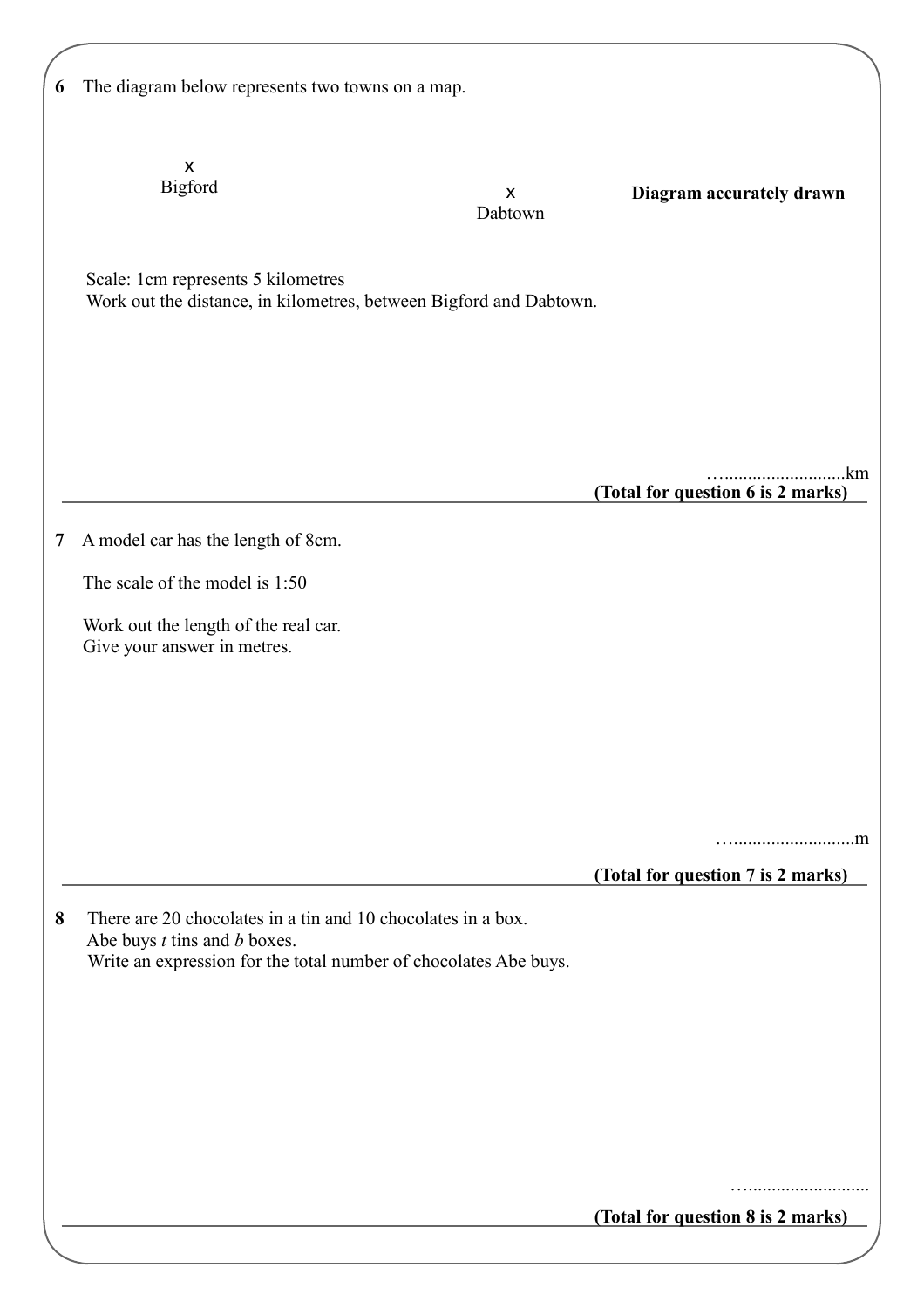| $\boldsymbol{9}$<br>Logan buys 3 packs of cola cans to sell.<br>Each pack contains 6 cans and costs £2.49 |                                    |
|-----------------------------------------------------------------------------------------------------------|------------------------------------|
| Logan sells $\frac{2}{3}$ of the cans for 50p each.                                                       |                                    |
| He then sells the remaining cans at 3 cans for $£1$ .                                                     |                                    |
| Does Logan make a profit or a loss?                                                                       |                                    |
|                                                                                                           |                                    |
|                                                                                                           |                                    |
|                                                                                                           |                                    |
|                                                                                                           |                                    |
|                                                                                                           |                                    |
|                                                                                                           |                                    |
|                                                                                                           |                                    |
|                                                                                                           |                                    |
|                                                                                                           |                                    |
|                                                                                                           |                                    |
|                                                                                                           |                                    |
| 10 Toilet rolls are sold in three different sized packs.                                                  |                                    |
| 4 toilet rolls cost £1.75                                                                                 |                                    |
| 9 toilet rolls cost £3.50                                                                                 |                                    |
| 16 toilet rolls cost £7.50                                                                                |                                    |
| Which pack of toilet rolls is the best value for money?<br>You must show your working.                    | (Total for question 9 is 4 marks)  |
|                                                                                                           |                                    |
|                                                                                                           |                                    |
|                                                                                                           |                                    |
|                                                                                                           |                                    |
|                                                                                                           |                                    |
|                                                                                                           |                                    |
|                                                                                                           |                                    |
|                                                                                                           |                                    |
|                                                                                                           | (Total for question 10 is 3 marks) |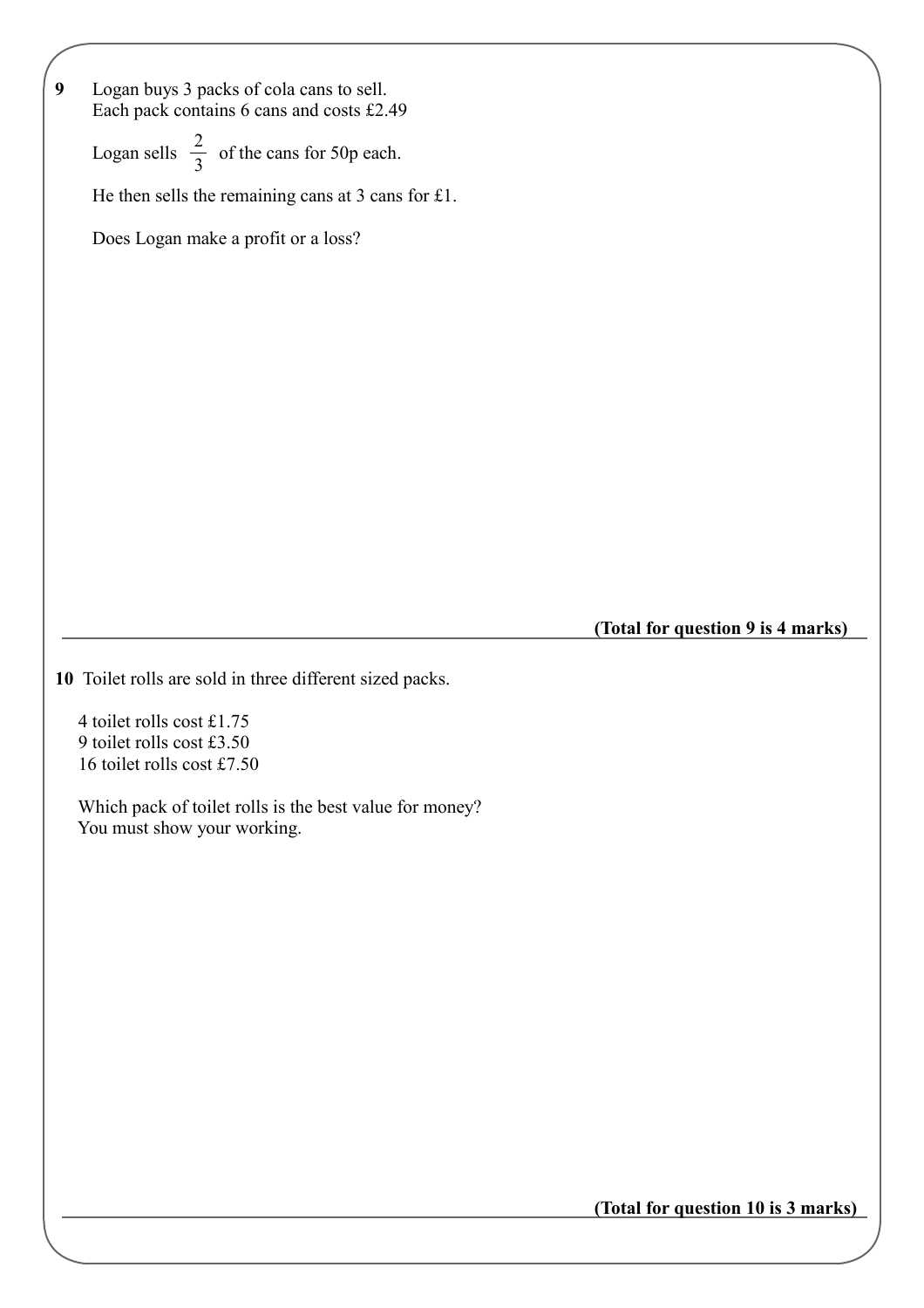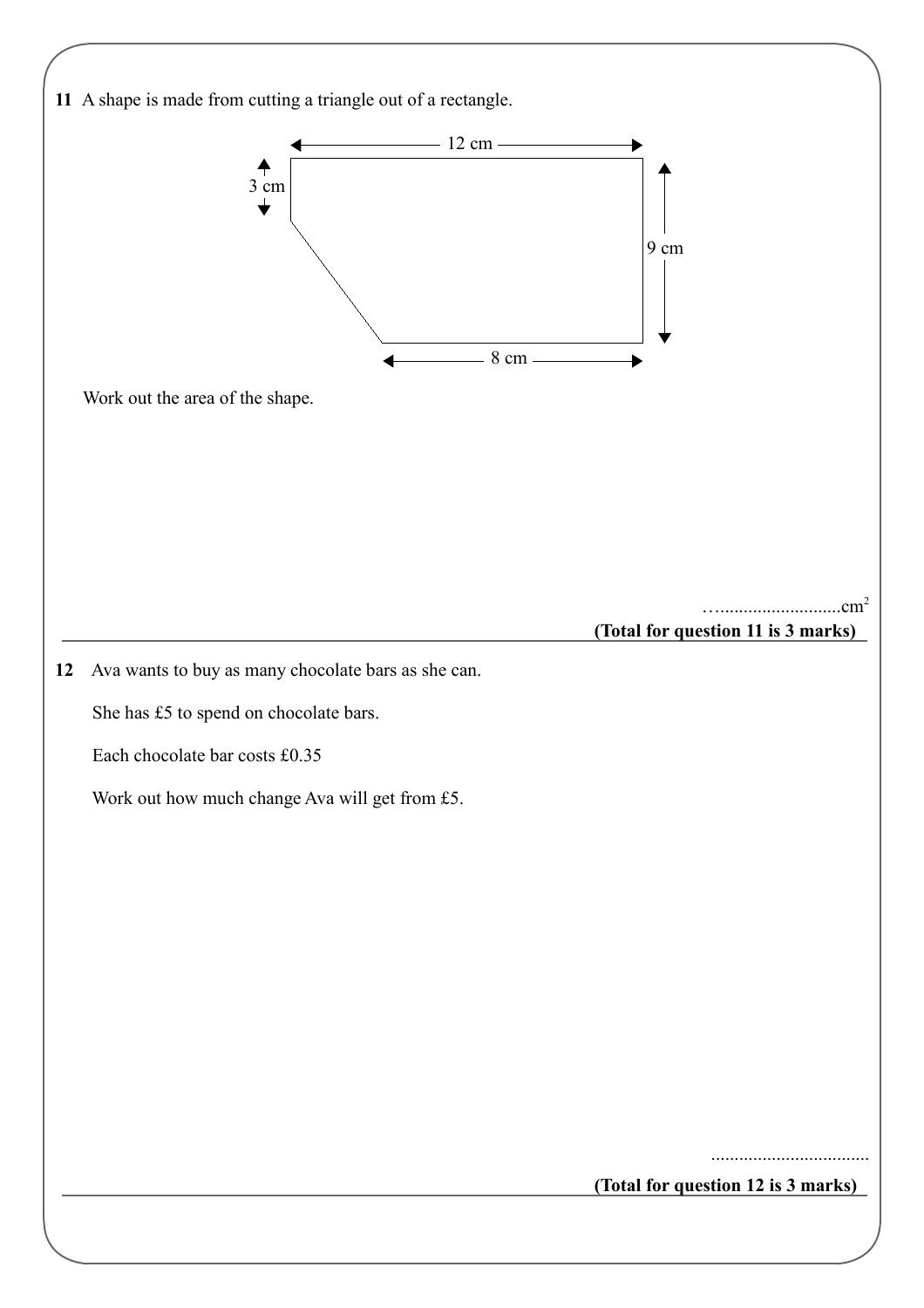| Here are seven cards. Each card has a number on it.<br>13 |    |        |        |    |                                    |    |     |
|-----------------------------------------------------------|----|--------|--------|----|------------------------------------|----|-----|
| 11<br>19                                                  |    | 8      |        | 15 | 17                                 | 14 |     |
| (a) Work out the range of the numbers on the cards.       |    |        |        |    |                                    |    |     |
| (b) Work out the mean of the numbers on the cards.        |    |        |        |    |                                    |    | (1) |
|                                                           |    |        |        |    | (Total for question 13 is 3 marks) |    | (2) |
| Here are the heights in cm of 15 tomato plants.<br>14     |    |        |        |    |                                    |    |     |
| 10                                                        | 16 | 25     | 18     | 31 |                                    |    |     |
| $21\,$                                                    | 30 | $18\,$ | $17\,$ | 33 |                                    |    |     |
| 22                                                        | 27 | 12     | $17\,$ | 19 |                                    |    |     |
| Show this information in a stem and leaf diagram.         |    |        |        |    |                                    |    |     |
|                                                           |    |        |        |    |                                    |    |     |
|                                                           |    |        |        |    |                                    |    |     |
|                                                           |    |        |        |    |                                    |    |     |
|                                                           |    |        |        |    |                                    |    |     |
|                                                           |    |        |        |    |                                    |    |     |
|                                                           |    |        |        |    |                                    |    |     |
|                                                           |    |        |        |    | (Total for question 14 is 3 marks) |    |     |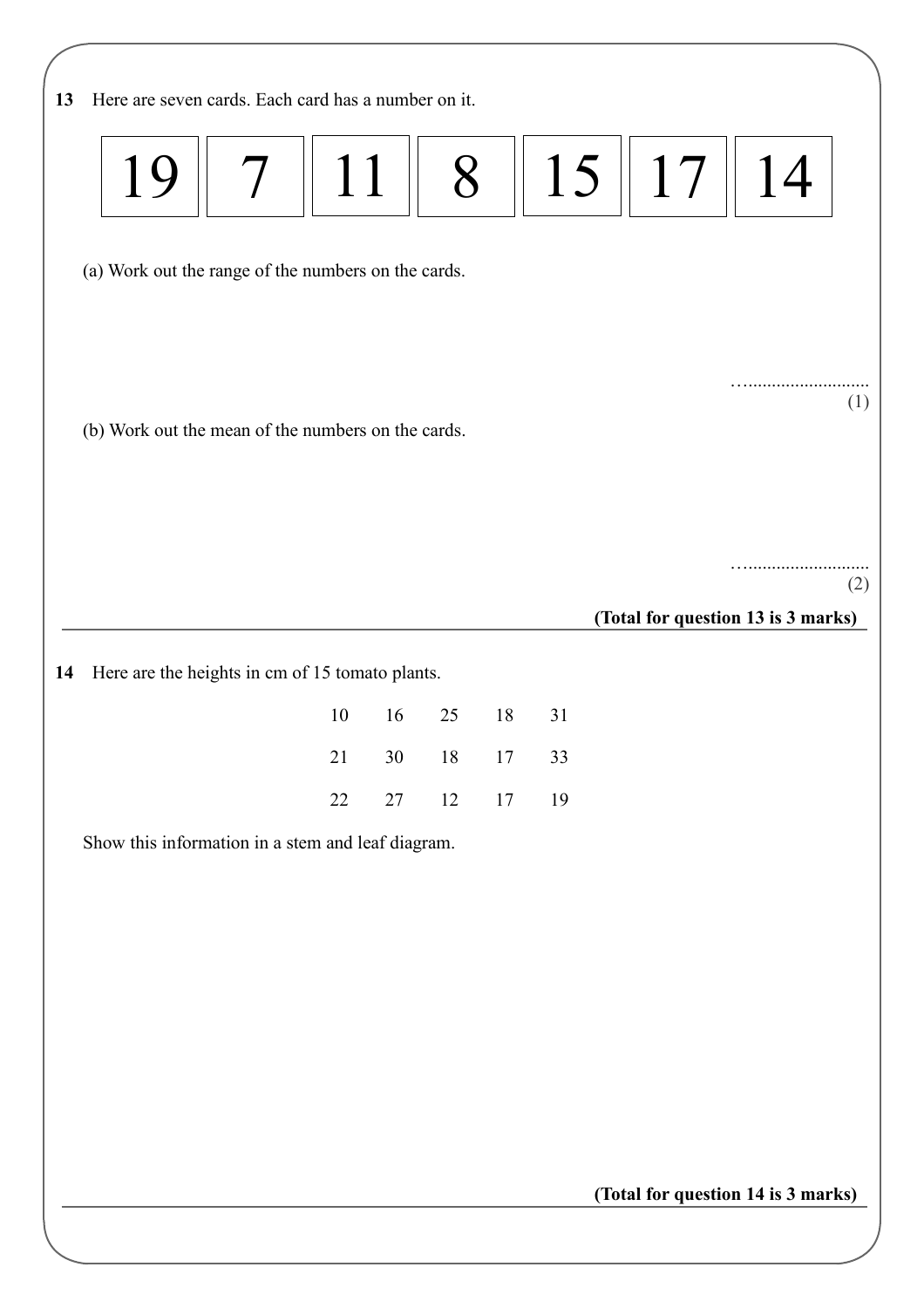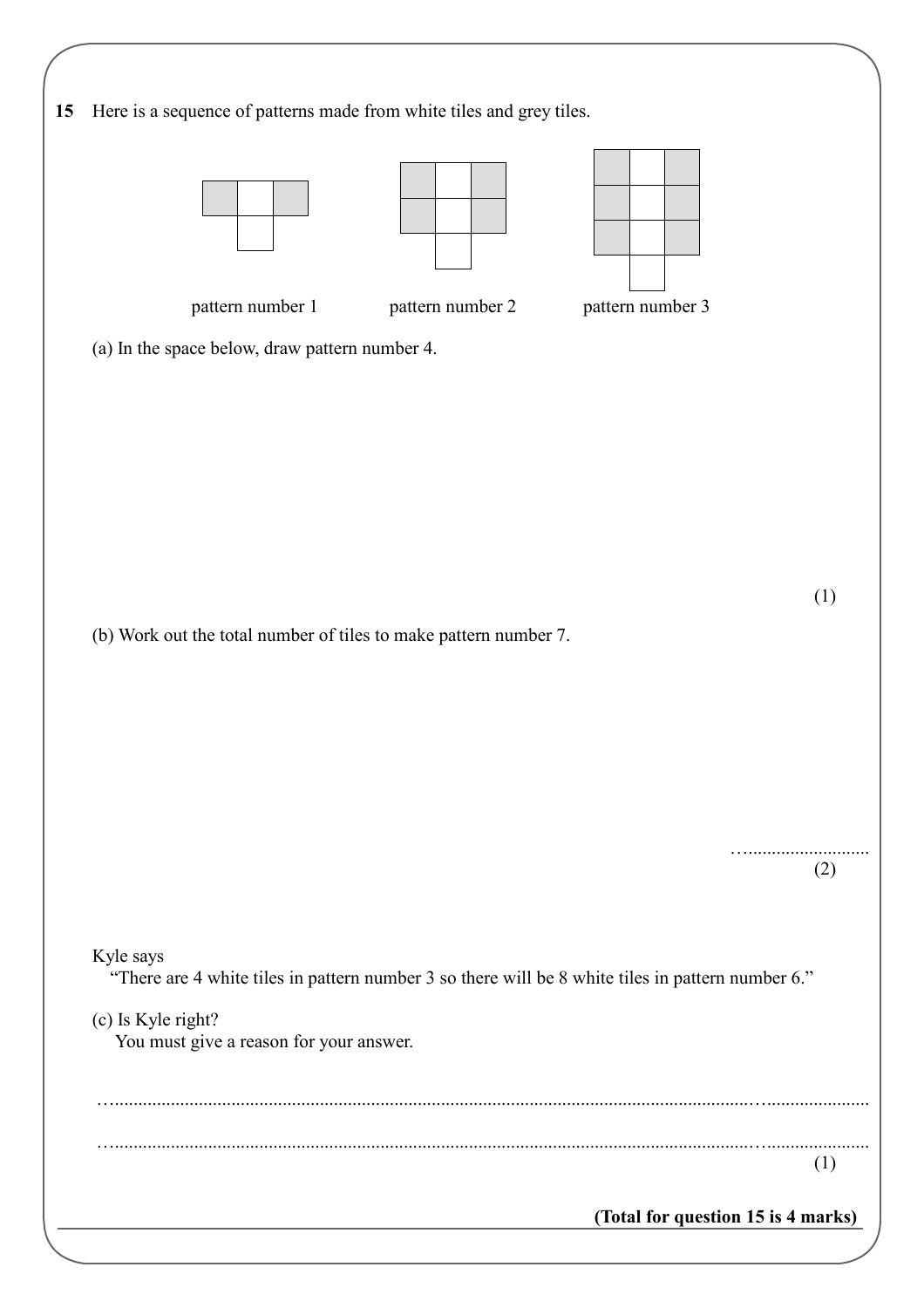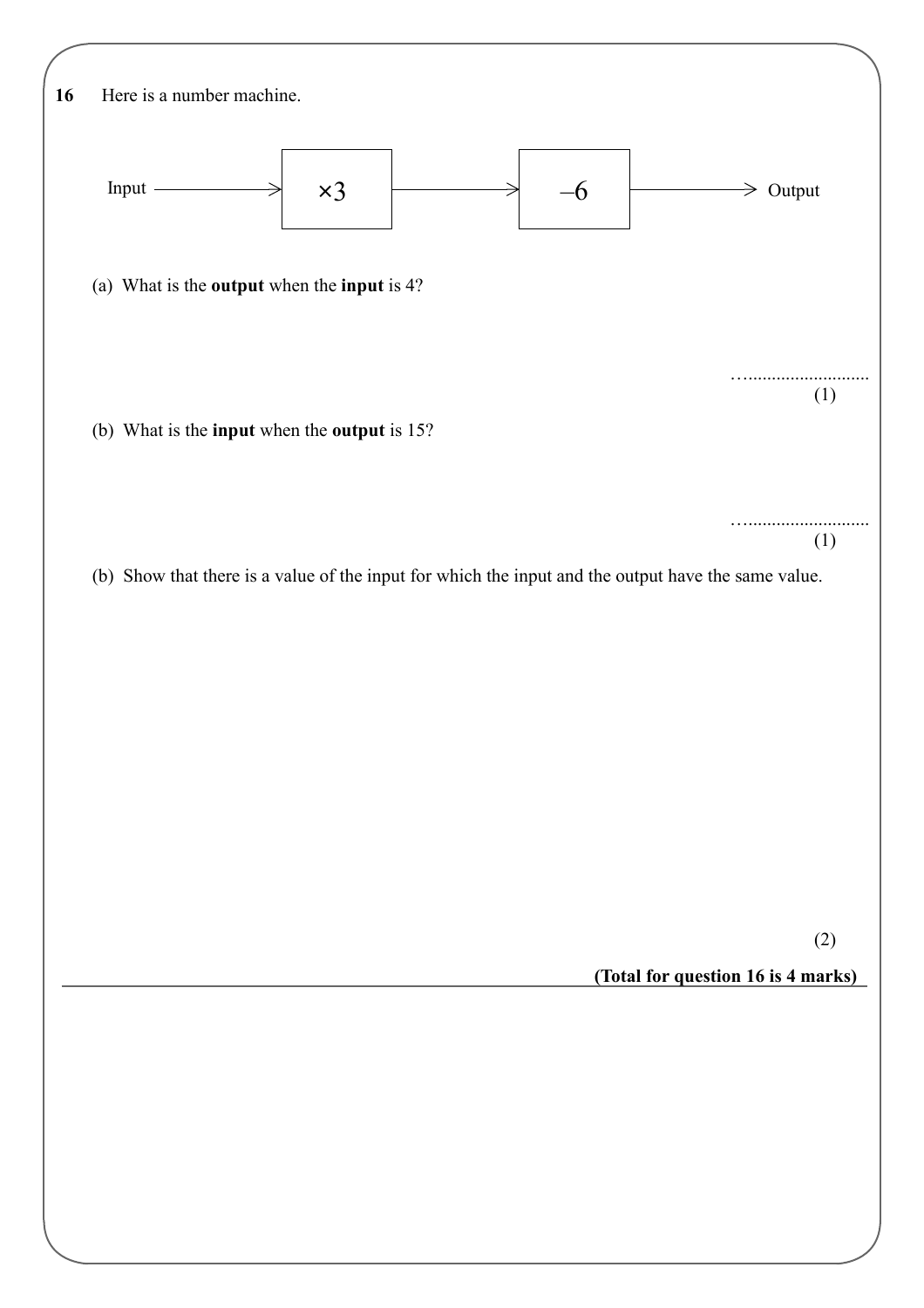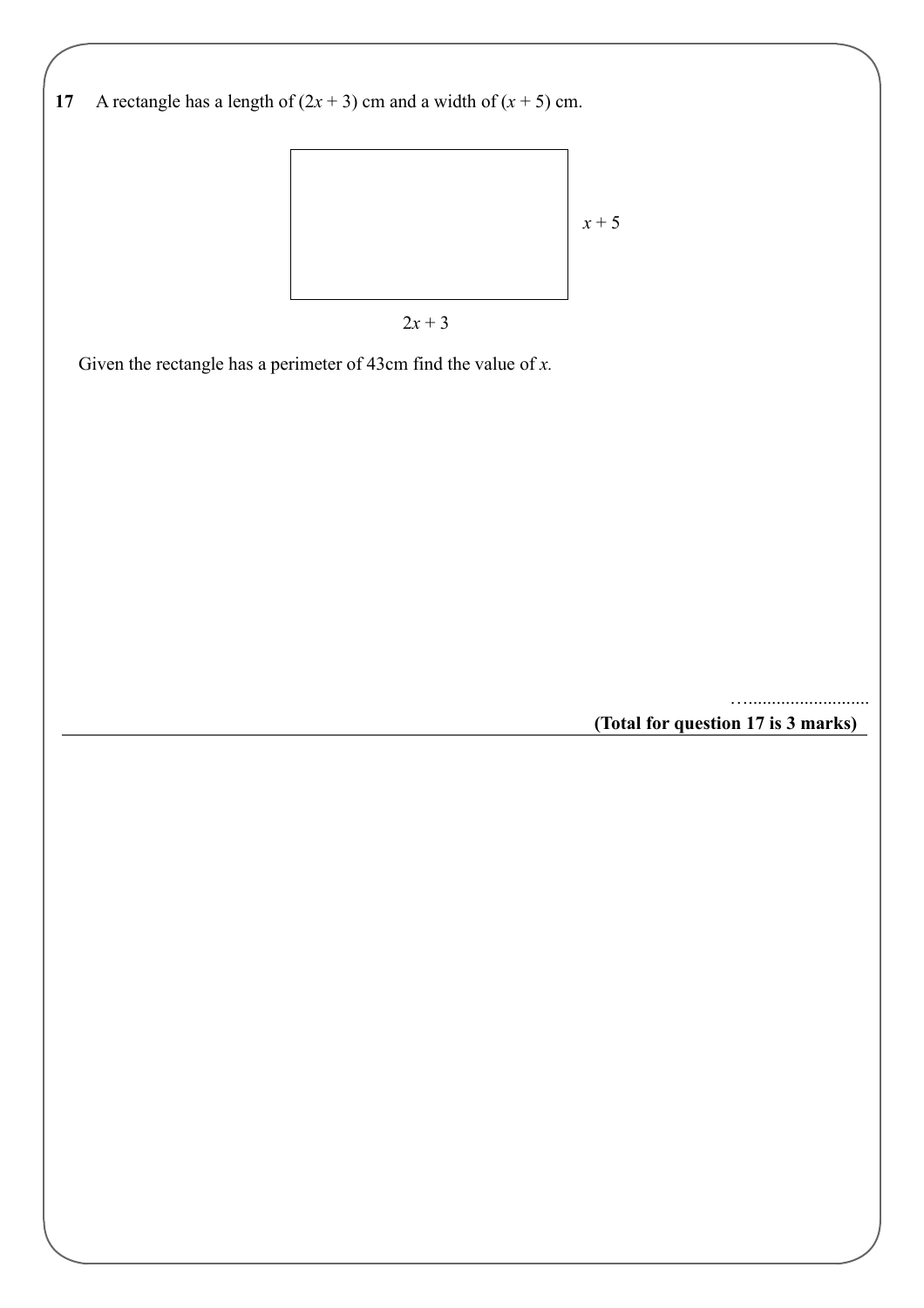| 18 | Use your calculator to work out the value of $\frac{21.75 + \sqrt{98.1}}{0.192}$                    |
|----|-----------------------------------------------------------------------------------------------------|
|    | Write down all of the number on your calculator display.                                            |
|    |                                                                                                     |
|    |                                                                                                     |
|    |                                                                                                     |
|    |                                                                                                     |
|    |                                                                                                     |
|    | (Total for question 18 is 2 marks)                                                                  |
|    | 19 Frank is travelling from the USA to Germany.                                                     |
|    | Frank wants to book flights which cost \$710 and a hotel which costs $645$ per night for 12 nights. |
|    | The exchange rates are as follows:                                                                  |
|    | $\pounds1 = \pounds1.14$<br>$$1 = 60.85$                                                            |
|    | Frank can spend no more than £1000<br>Work out if Frank is able to book the flights and the hotel.  |
|    |                                                                                                     |
|    |                                                                                                     |
|    |                                                                                                     |
|    |                                                                                                     |
|    |                                                                                                     |
|    |                                                                                                     |
|    |                                                                                                     |
|    |                                                                                                     |
|    |                                                                                                     |
|    |                                                                                                     |
|    |                                                                                                     |
|    |                                                                                                     |
|    |                                                                                                     |
|    |                                                                                                     |
|    |                                                                                                     |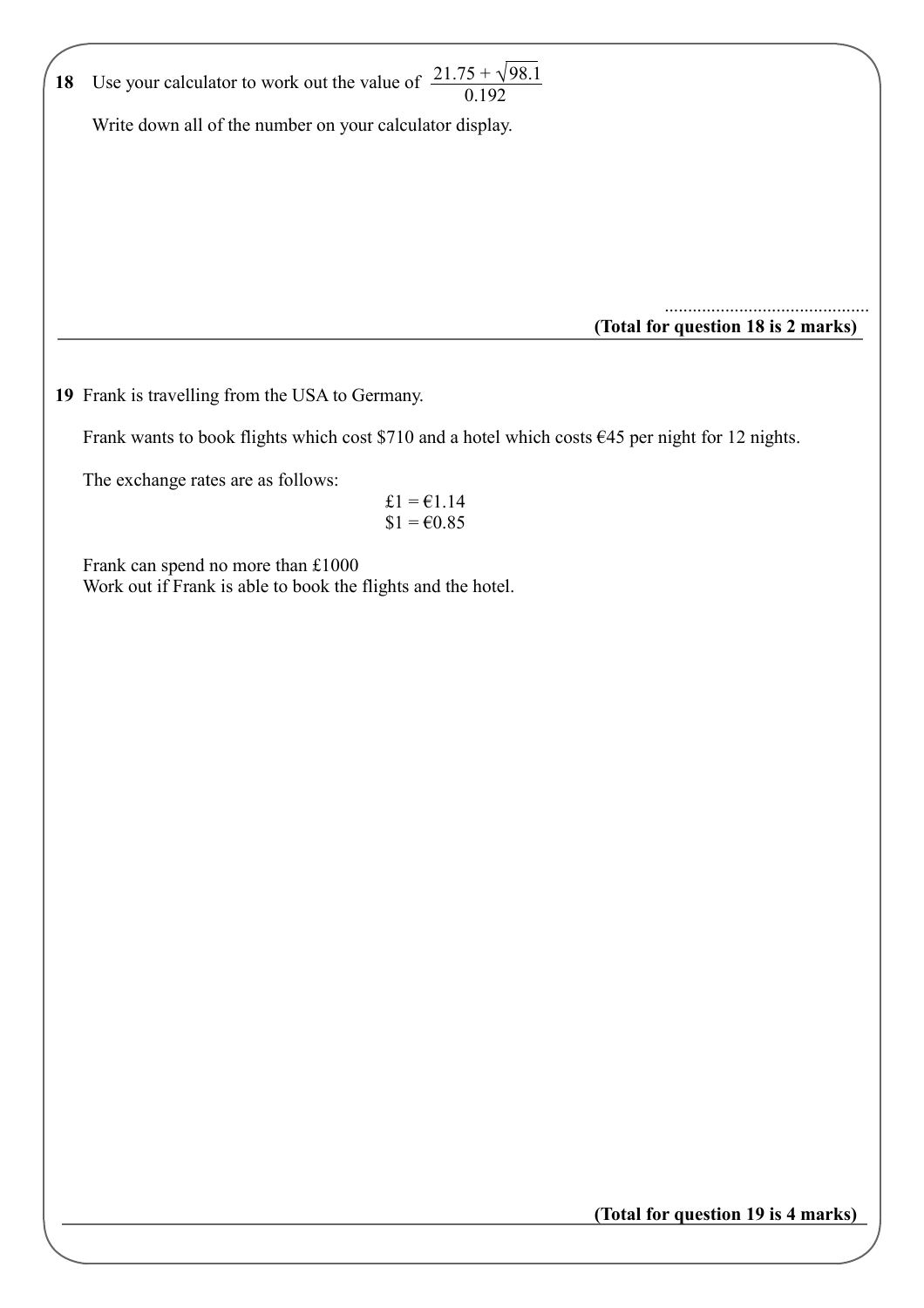| 20 There are 30 sweets in a bag.                  |  |  |  |
|---------------------------------------------------|--|--|--|
| All of the sweets are either blue or red.         |  |  |  |
| The ratio of blue sweets to red sweets is $2:1$ . |  |  |  |

4 blue sweets are removed from the bag.

 Find the ratio of the number of blue sweets now in the pack to the number red sweets now in the pack. Give your answer in its simplest form.

**(Total for question 20 is 3 marks)**

…..........................

.................................

(1)

**21** (a) Write 0.000045 in standard form.

**(b)** Work out the value of  $(2.31 \times 10^{-2}) \div (6.37 \times 10^{-6})$ Give your answer in standard form correct to 3 significant figures.

.................................

(2)

**(Total for question 21 is 3 marks)**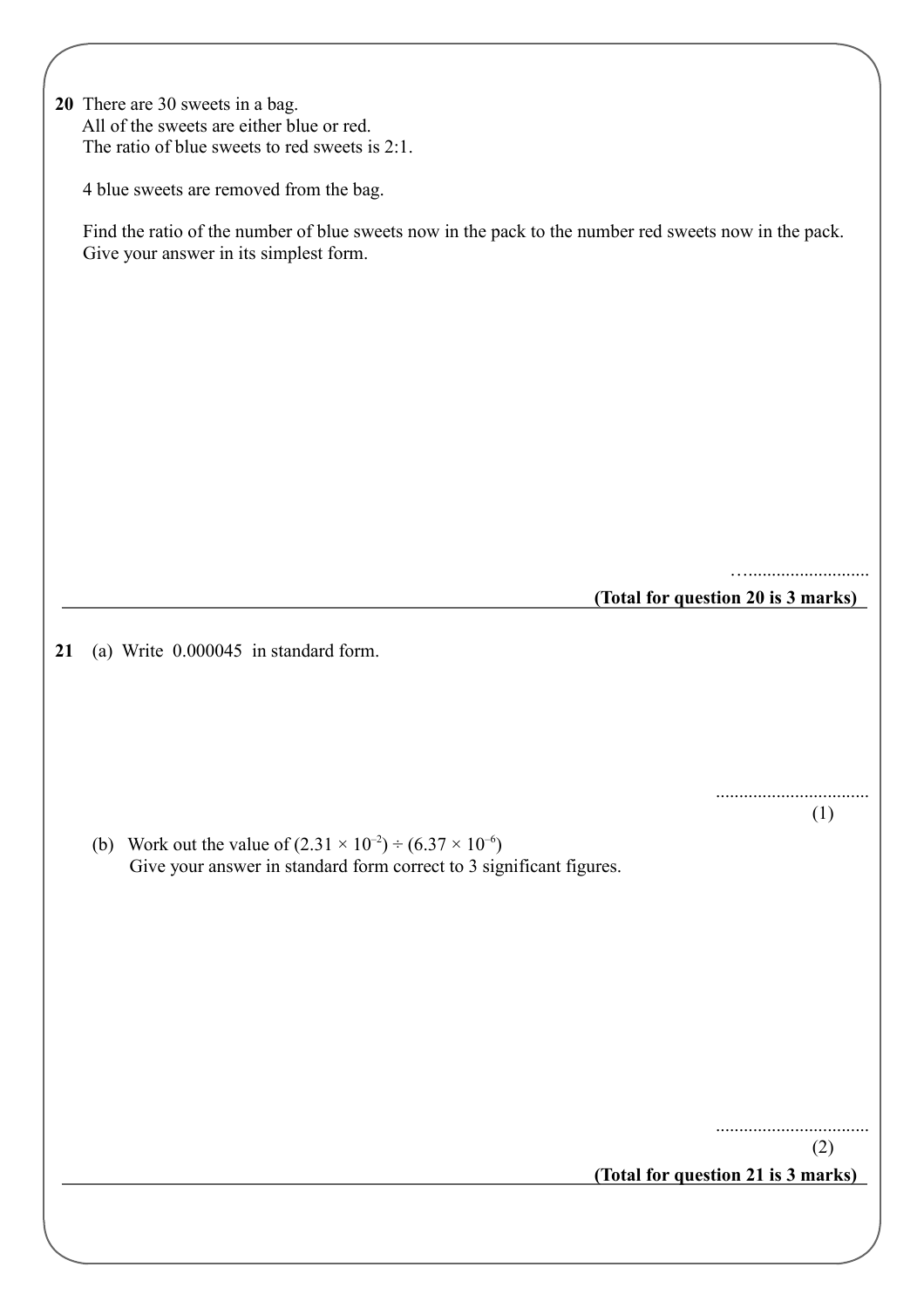| $22\,$ | Solve the simultaneous equations |                |                                    |
|--------|----------------------------------|----------------|------------------------------------|
|        |                                  |                |                                    |
|        |                                  | $5x + 3y = 8$  |                                    |
|        |                                  |                |                                    |
|        |                                  | $4x - 2y = 13$ |                                    |
|        |                                  |                |                                    |
|        |                                  |                |                                    |
|        |                                  |                |                                    |
|        |                                  |                |                                    |
|        |                                  |                |                                    |
|        |                                  |                |                                    |
|        |                                  |                |                                    |
|        |                                  |                |                                    |
|        |                                  |                |                                    |
|        |                                  |                |                                    |
|        |                                  |                |                                    |
|        |                                  |                |                                    |
|        |                                  |                |                                    |
|        |                                  |                |                                    |
|        |                                  |                |                                    |
|        |                                  |                |                                    |
|        |                                  |                |                                    |
|        |                                  |                |                                    |
|        |                                  |                | (Total for question 22 is 3 marks) |
|        |                                  |                |                                    |
|        |                                  |                |                                    |
| 23     |                                  |                |                                    |
|        | Change 90 km/h into m/s.         |                |                                    |
|        |                                  |                |                                    |
|        |                                  |                |                                    |
|        |                                  |                |                                    |
|        |                                  |                |                                    |
|        |                                  |                |                                    |
|        |                                  |                |                                    |
|        |                                  |                |                                    |
|        |                                  |                |                                    |
|        |                                  |                |                                    |
|        |                                  |                |                                    |
|        |                                  |                |                                    |
|        |                                  |                |                                    |
|        |                                  |                |                                    |
|        |                                  |                |                                    |
|        |                                  |                |                                    |
|        |                                  |                |                                    |
|        |                                  |                |                                    |
|        |                                  |                |                                    |
|        |                                  |                |                                    |
|        |                                  |                |                                    |
|        |                                  |                |                                    |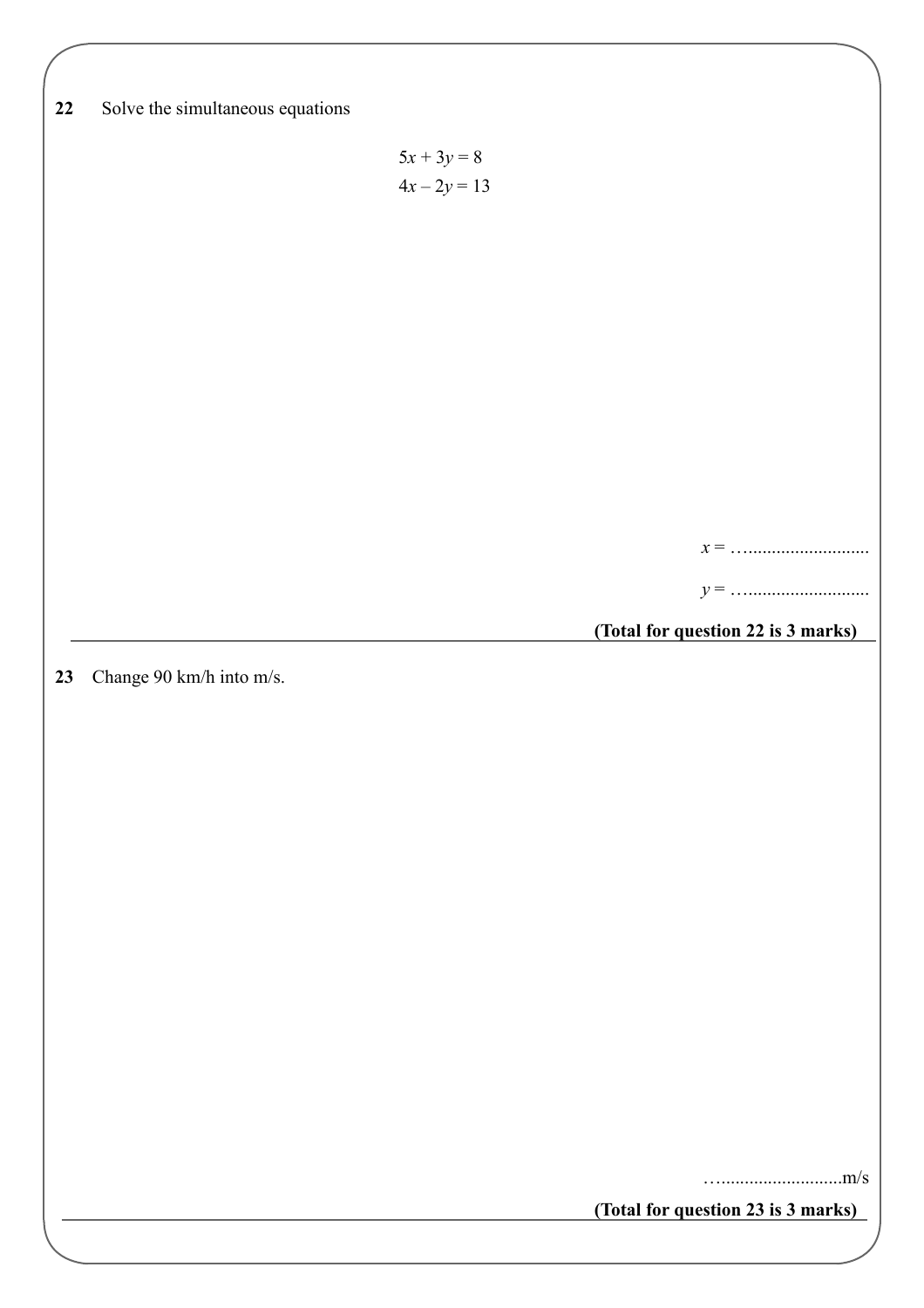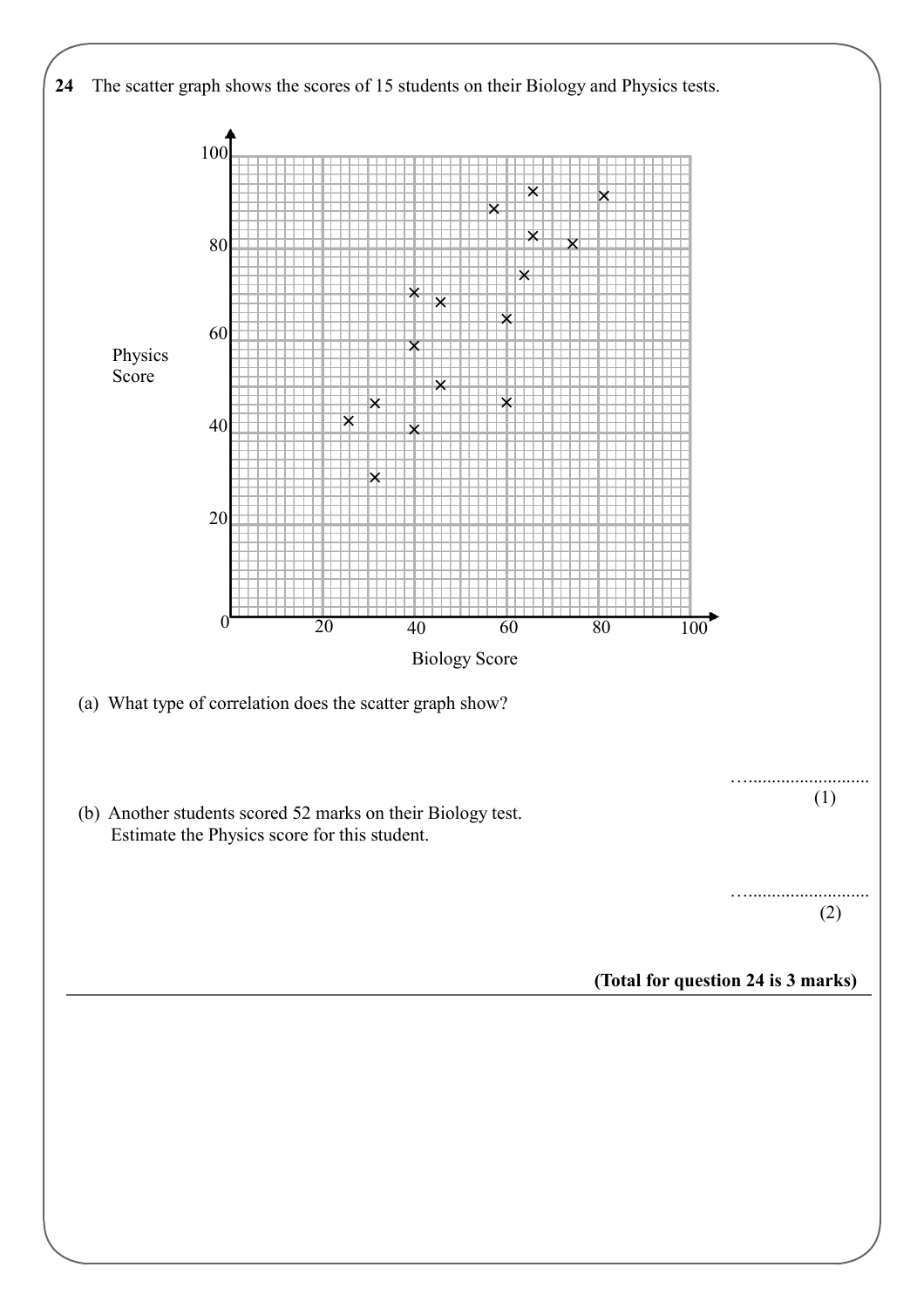**25** David bought a new car. Each year the car depreciates in value by 12%.

Work out the number of years it takes for the car to half in value.

…..........................years

**(Total for question 25 is 3 marks)**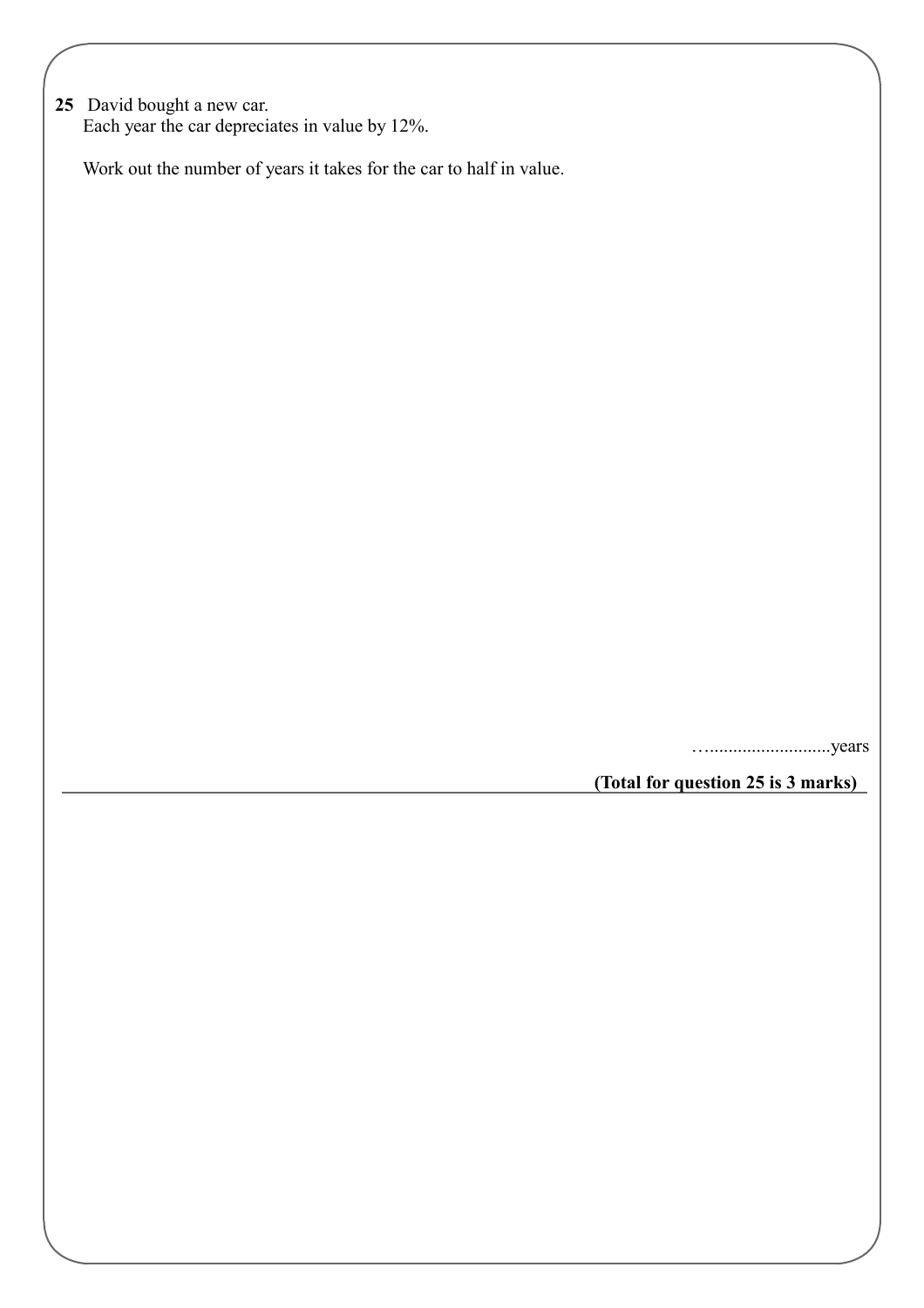

The diagram shows a regular pentagon, ABCDE, and a square, EDFG.

The lines CD and DG are both sides of another regular polgon, P.

How many sides does polygon P have?

**26** 

You must show how you got your answer.

**(Total for question 26 is 4 marks)**

…..........................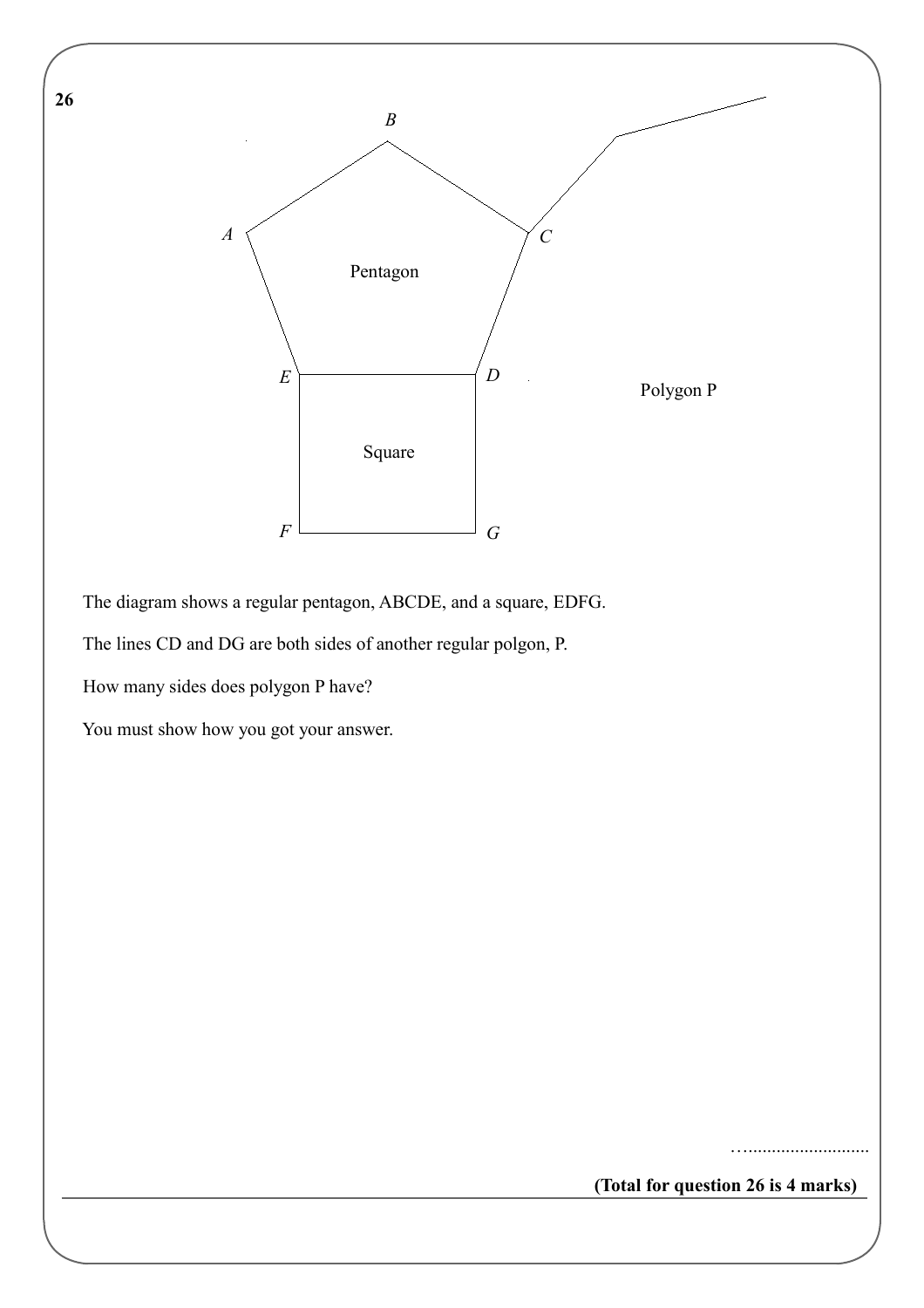